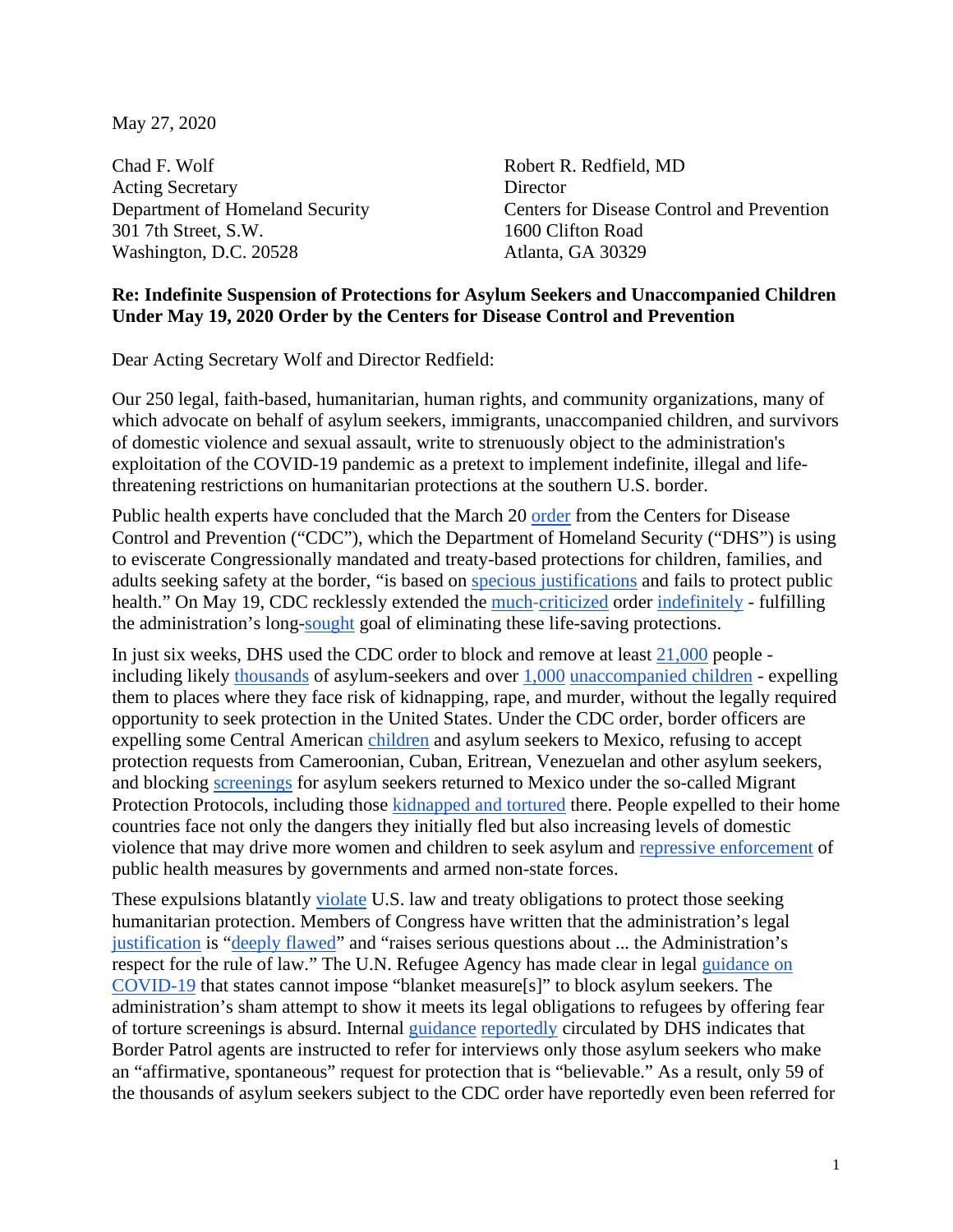limited torture screenings; the results are equally farcical - [only two](https://www.washingtonpost.com/immigration/border-refuge-trump-records/2020/05/13/93ea9ed6-951c-11ea-8107-acde2f7a8d6e_story.html) people have passed. DHS border officers are not trained in, and should not be, making decisions about asylum. It is also not reasonable to expect [survivors](https://pubmed.ncbi.nlm.nih.gov/9246254/) of persecution or torture to communicate their fears effectively without prompting to armed, uniformed border officers.

The administration cannot disregard federal laws that explicitly recognize the vulnerability of unaccompanied children arriving at the border seeking protection, many of whom are fleeing trafficking or fear persecution. In April, DHS expelled more than 90 percent of children found at the border without a parent or guardian, transferring only [58](https://twitter.com/camiloreports/status/1262421652324921349) to the authority of the Office of Refugee Resettlement ("ORR"). Expelling these children puts them at risk of being returned to trafficking, abuse, or other violence and [violates](https://judiciary.house.gov/uploadedfiles/3.30.2020_letter_to_dhs_re_tvpra.pdf) the [Trafficking Victims Protection](https://uscode.house.gov/view.xhtml?req=(title:8%20section:1232%20edition:prelim))  [Reauthorization Act,](https://uscode.house.gov/view.xhtml?req=(title:8%20section:1232%20edition:prelim)) which mandates that children arriving alone must be transferred to ORR, provided appropriate care and protection, and given an opportunity to have their protection requests considered. During this global pandemic, this legal framework is especially important.

For women and children fleeing domestic violence the administration's effective elimination of asylum during the pandemic could not have come at a worse time. Danger is [rising](https://gbvguidelines.org/wp/wp-content/uploads/2020/04/Interagency-GBV-risk-mitigation-and-Covid-tipsheet.pdf) for abused women and children sheltering at home when home is not safe, including a [surge](https://reliefweb.int/report/world/surge-violence-against-girls-and-women-latin-america-and-caribbean) in violence against girls and women in Latin America and the Caribbean. While few women and children suffering from domestic violence will likely reach the U.S. border given pandemic-related restrictions on movement in many countries, we are concerned that those seeking asylum in the United States are now being promptly returned to this danger with no effective legal process.

Last month, [hundreds](https://cgrs.uchastings.edu/sites/default/files/Letter%20to%20DHS%20-%20Border%20Closure%20DV%20Survivors_4_16_2020%20Corrected.pdf) of our [organizations](https://www.humanrightsfirst.org/sites/default/files/LetteronDHSExpulsionsUnderCDCOrder.pdf) [warned](https://supportkind.org/wp-content/uploads/2020/04/Organizational-Sign-on-Letter-Regarding-UAC-Expulsions-4.16.20.pdf) the administration that these illegal expulsions put the lives of unaccompanied children and asylum seekers in peril. Instead of heeding those warnings, the administration has instead chosen to extend this dangerous injustice indefinitely. We urge DHS to immediately halt expulsions of unaccompanied children and those seeking humanitarian protection and restore the rule of law at our borders. We call on the CDC to rescind its order and allow for the entry and processing of people seeking refuge in the United States.

As [public health experts](https://www.publichealth.columbia.edu/public-health-now/news/public-health-experts-urge-us-officials-withdraw-order-enabling-mass-expulsion-asylum-seekers) have explained, U.S. agencies can effectively [respond](https://www.humanrightsfirst.org/resource/public-health-measures-safely-manage-asylum-seekers-and-children-border) to the needs of asylum seekers and unaccompanied children at the border during the pandemic while safeguarding the health of border officers, those seeking protection, and the general public, and upholding U.S. law and treaty obligations. Decisions relating to COVID-19 should be aimed at saving, not endangering lives, and should be driven by evidence-based public health measures and respect for human rights.

Sincerely,

Abolish ICE Denver ADL (Anti-Defamation League) Advocating Opportunity African American Ministers In Action African Human Rights Coalition Al Otro Lado Alianza Americas Alianza Nacional de Campesinas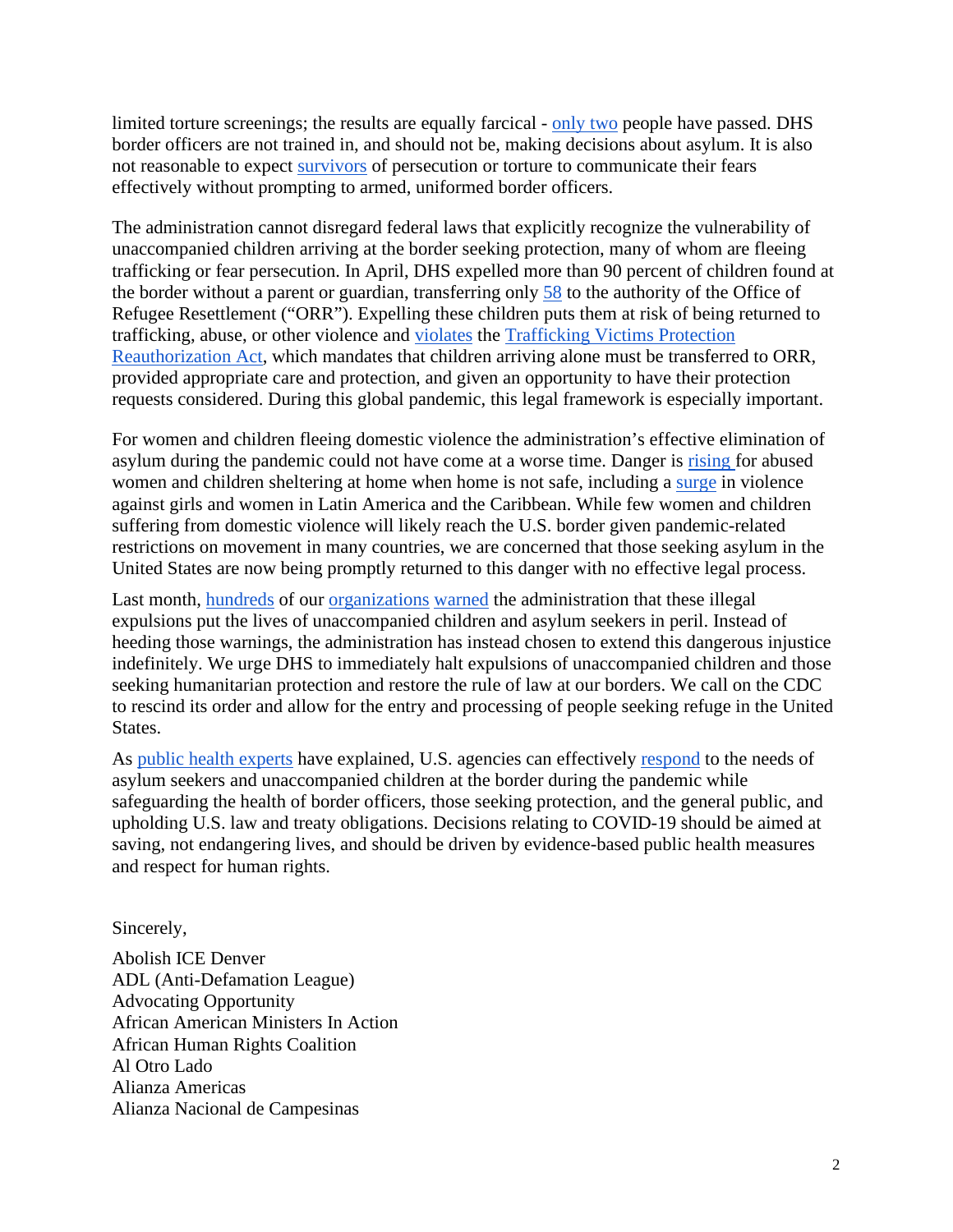All Our Kin America's Voice American Association of People with Disabilities American Immigration Council American Immigration Lawyers Association Amnesty International USA Asian Americans Advancing Justice-Atlanta Asian Pacific Institute on Gender-Based Violence Asian Pacific Islander Legal Outreach ASISTA Asylum Access Global Asylum and Human Rights Clinic at the University of Connecticut School of Law Asylum Seeker Advocacy Project Autistic Self Advocacy Network Autistic Women and Nonbinary Network Bayard Rustin Liberation Initiative Bethany Christian Services Bet Tzedek Legal Services Black Alliance for Just Immigration (BAJI) Border Kindness Border Patrol Victims Network California Collaborative for Immigrant Justice (CCIJ) California Partnership to End Domestic Violence Campaign for Youth Justice CARECEN of Northern CA Casa Cornelia Law Center Casa de Esperanza: National Latin@ Network for Healthy Families and Communities Center for Gender & Refugee Studies Center for Law and Social Policy (CLASP) Center for Victims of Torture (CVT) Center for Victims of Torture Georgia Center Global, a program of the DC Center for the LGBT Community CenterLink Central American Resource Center- CARECEN- of California Central West Justice Center Centro Legal de la Raza Chester Community Coalition Children's Advocacy Institute Children's Defense Fund-California The Children's Partnership Children's Rights Church World Service CivicGeorgia Clarion Franciscan Coalición de Derechos Humanos Coalition for Humane Immigrant Rights (CHIRLA)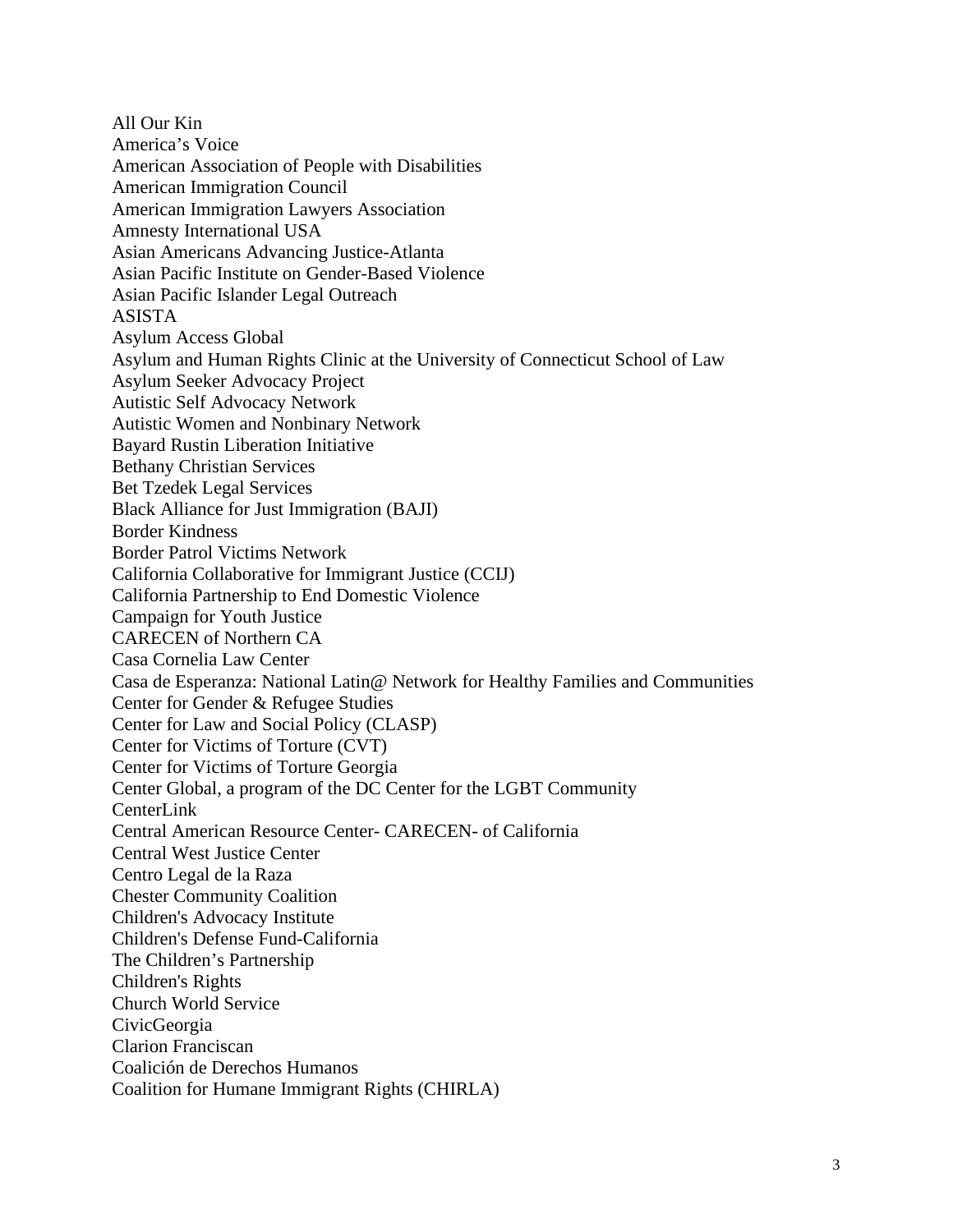Coalition of Refugee Service Agencies, Georgia Colectiva Legal del Pueblo Colibri Center for Human Rights Colorado Children's Campaign Columban Center for Advocacy and Outreach Columbia Law School Immigrants' Rights Clinic Comisión de paz, justicia y ecología de frailes capuchinos de Puerto Rico Community Legal Services in East Palo Alto Community of St. Francis Community Renewal Society Congregation of Our Lady of Charity of the Good Shepherd, U.S. Provinces Connecticut Institute for Refugees and Immigrants Connecticut Shoreline Indivisible Cooperation Operation Cornell Asylum and Convention Against Torture Appeals Clinic Cornell International Human Rights Clinic: Litigation and Advocacy Council for Global Equality CPC - Chinese-American Planning Council Detention Watch Network Disability Rights Education & Defense Fund (DREDF) Disciples Center for Public Witness DIsciples Justice Action Network The Door Empowering Pacific Islander Communities End Domestic Abuse Wisconsin Equal Access Legal Services Equality California Equality North Carolina Esperanza Immigrant Rights Project Eugene Catholic Worker Evangelical Lutheran Church in America Faith in Public Life Families Belong Together Family Equality Family Values at Work First Focus on Children First Parish Cambridge: Beyond Borders Sin Fronteras The Florence Immigrant & Refugee Rights Project Franciscan Action Network Freedom for Immigrants Freedom Network USA Frontera de Cristo Georgia Asylum & Immigration Network (GAIN) Global Justice Clinic of NYU School of Law\* Group in defense of the Amazon (GDA) Haitian Bridge Alliance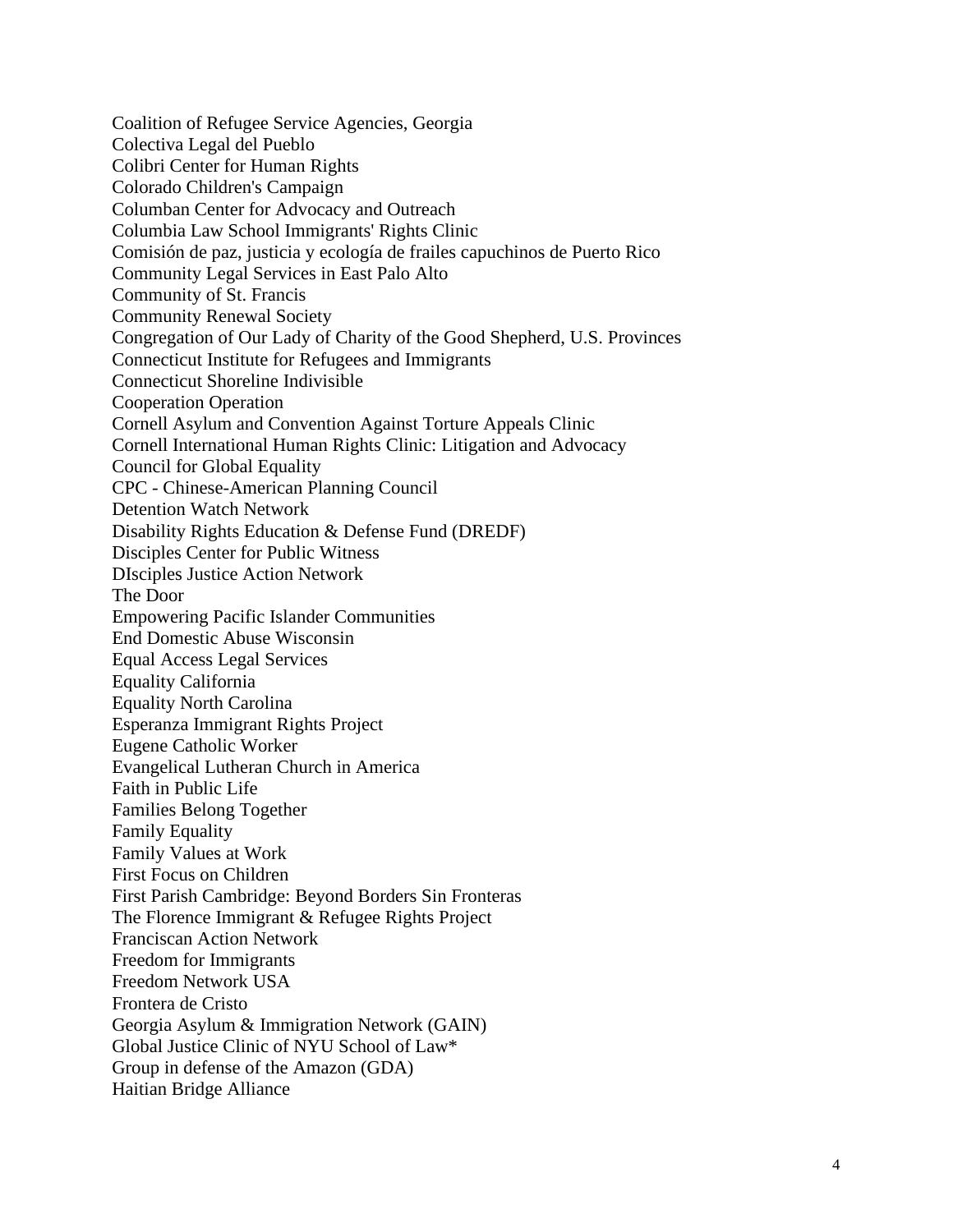Hawaiʻi Children's Action Network HELP: MLP Her Justice **HIAS** Hispanic Federation Hope Border Institute Human Rights First Human Rights Initiative of North Texas Humanitarian Immigration Law Clinic, Elon University School of Law Immigrant Allies of Marshalltown (Iowa) Immigrant Defenders Law Center Immigrant Defense Advocates Immigrant Hope - Atlanta Immigrant Legal Advocacy Project Immigrant Legal Resource Center Immigration Equality Innovation Law Lab Institute for Women in Migration (IMUMI) Interfaith Oceans Interfaith Welcome Coalition International Human Rights Clinic, University of Chicago Law School International Refugee Assistance Project (IRAP) International Rescue Committee Islamic Relief USA Japanese American Citizens League Jewish Family Service of San Diego JFON Houston Juntos Justice for Migrant Women Justice in Motion Justice Policy Institute Justice Strategies Kairos Center for Religions, Rights and Social Justice Keep Tucson Together - No More Deaths Kids in Need of Defense Kino Border Initiative Lambda Legal Las Americas Immigrant Advocacy Center Latin Advocacy Network (LATINAN) Latin America Working Group (LAWG) Latino Community Fund (LCF Georgia) Lawyers' Committee for Civil Rights of the San Francisco Bay Area Leadership Conference of Women Religious The Leadership Conference on Civil and Human Rights Legal Services for Children Leitner Center for International Law and Justice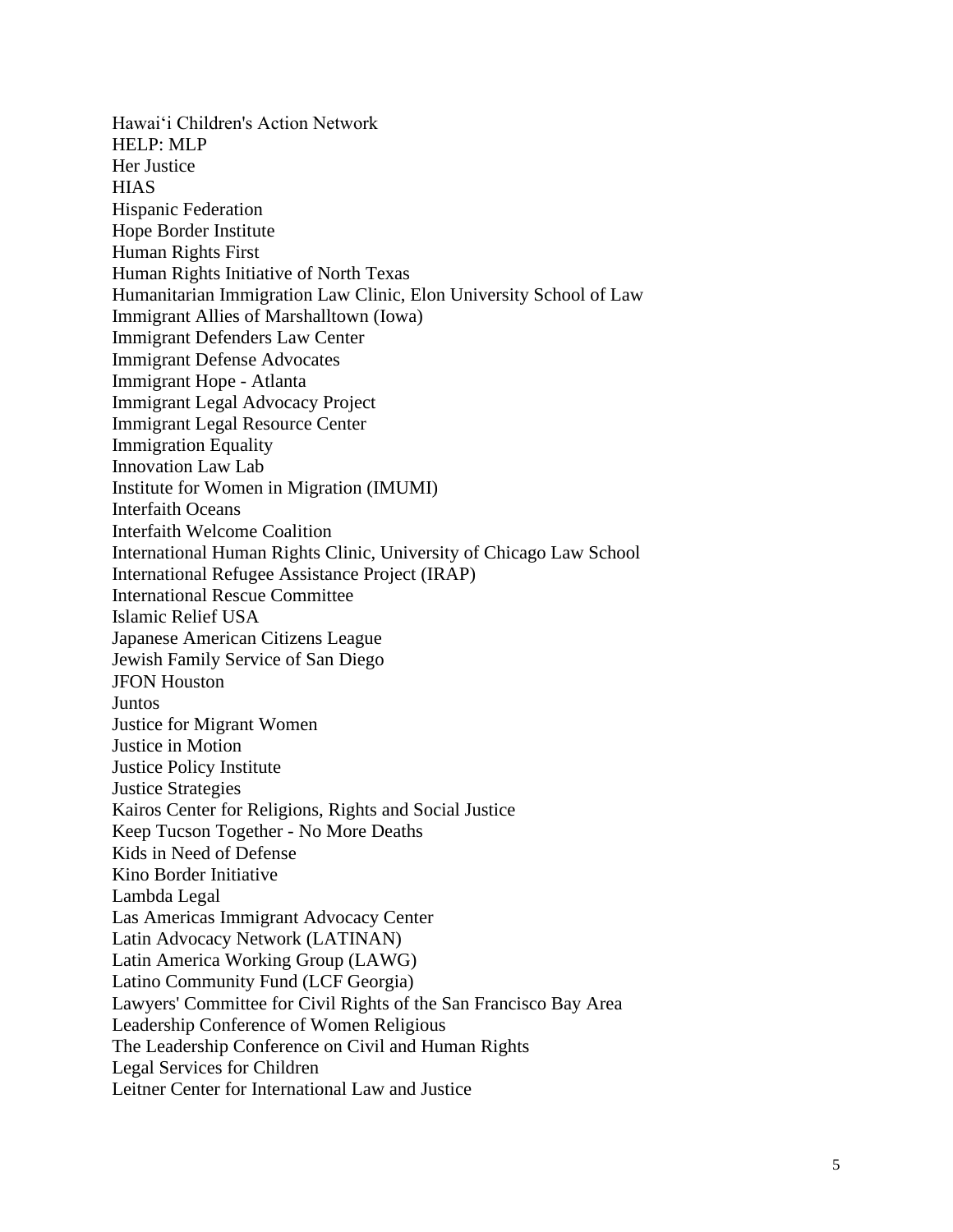Lutheran Immigration and Refugee Service Marion County Commission on Youth, Inc. Mennonite Central Committee U.S. Washington Office Michigan Immigrant Rights Center Mid -South Immigration Advocates Migrant and Immigrant Community Action Project Modern Military Association of America MomsRising Multicultural Efforts to end Sexual Assault (MESA) NAACP National Advocacy Center of the Sisters of the Good Shepherd National Alliance to End Sexual Violence National Association of Social Workers National Center for Children in Poverty National Center for Lesbian Rights National Center for Transgender Equality National Center for Youth Law National Coalition Against Domestic Violence National Council of Asian Pacific Americans National Council of Jewish Women National Council on Independent Living National Employment Law Project National Equality Action Team National Health Law Program National Immigrant Justice Center National Immigration Law Center National LGBTQ Task Force National Network for Immigrant & Refugee Rights National Nurse -Led Care Consortium National Women's Law Center Nebraska Coalition to End Sexual and Domestic Violence Network in Solidarity with the People of Guatemala (NISGUA) NETWORK Lobby for Catholic Social Justice New Hampshire -Vermont Guatemala Accompaniment Project NorCal Resist Not Dead Yet Oasis Legal Services OCA -Asian Pacific American Advocates Open Immigration Legal Services Oregon Interfaith Movement for Immigrant Justice Organización en California de Líderes Campesinas, Inc. Orlando Center For Justice, Inc. Our Children Oregon Oxfam America Pacific McGeorge Community Legal Services Pacifica Social Justice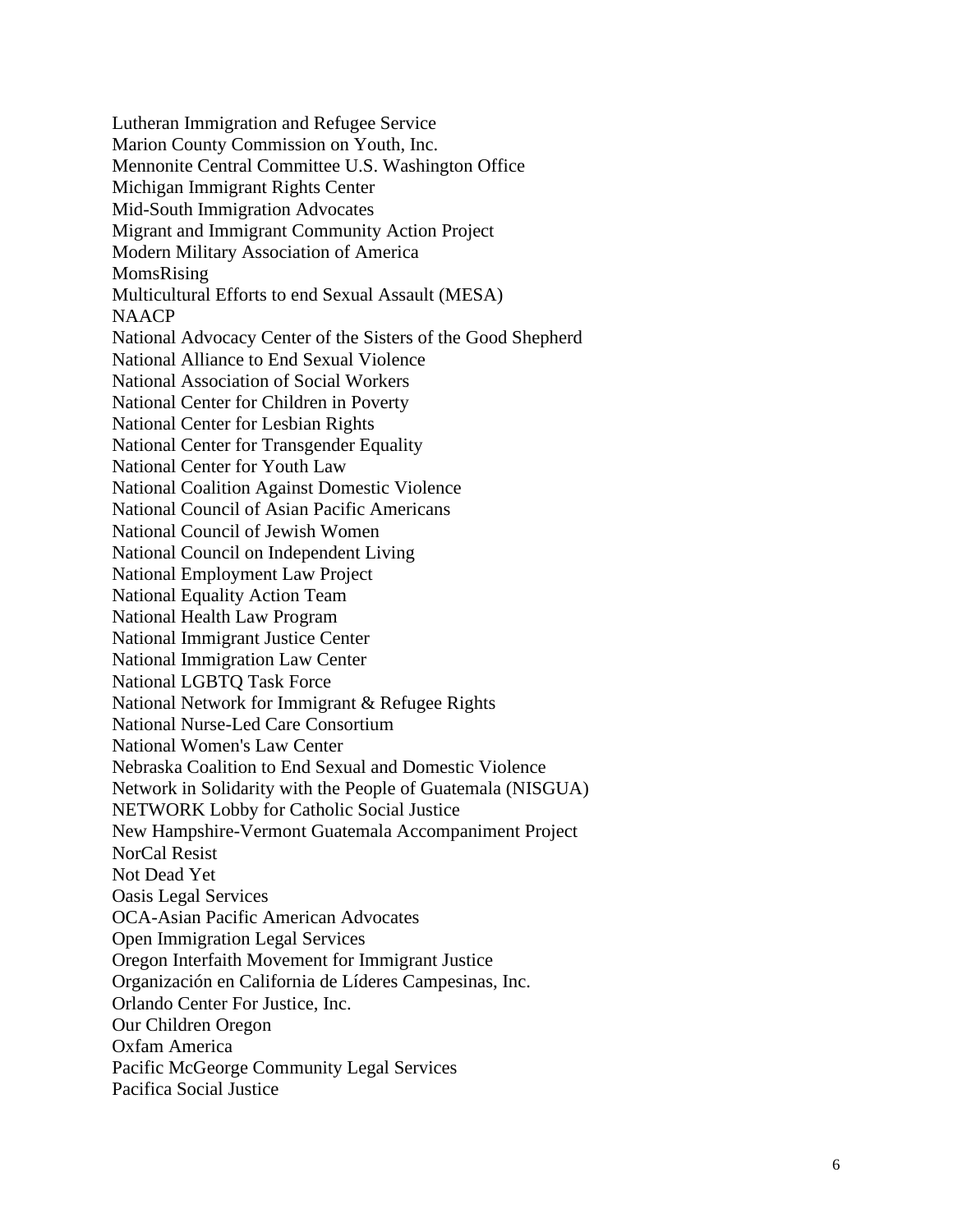Pangea Legal Services Partnership for America's Children Pax Christi USA People For the American Way People's Parity Project, UConn Law Poligon Education Fund Program for Torture Victims (PTV) Project South Public Advocacy for Kids (PAK) Public Citizens for Children and Youth Public Counsel Quixote Center RAICES Red Franciscana para Migrantes Reformed Church HP -Affordable Housing Corp Reformed Church of Highland Park Refugees International Rian Immigrant Center Rocky Mountain Immigrant Advocacy Network Rural Coalition Save the Children Action Network School Sisters of Notre Dame, Central Pacific Province SEIU 32BJ Silver State Equality -Nevada Sister Parish, Inc. Sisters of Mercy of the Americas Justice Team Sisters of St. Francis of Rochester, MN Sisters of St. Joseph, TOSF Southeast Asia Resource Action Center (SEARAC) Southern Border Communities Coalition Southern Poverty Law Center Southwestern Law School Legal Clinic Southwestern Law School Removal Defense Program SPLC Action Fund Still Waters Anti -trafficking Program Tahirih Justice Center Texas Civil Rights Project U.S. Committee for Refugees and Immigrants (USCRI) UDC Law Immigration & Human Rights Clinic Union for Reform Judaism Unitarian Universalist Church of Arlington, VA Unitarian Universalist Service Committee University of Tulsa College of Law Legal Clinic URGE: Unite for Reproductive & Gender Equity USF Immigration & Deportation Defense Clinic VIDAS Legal Services